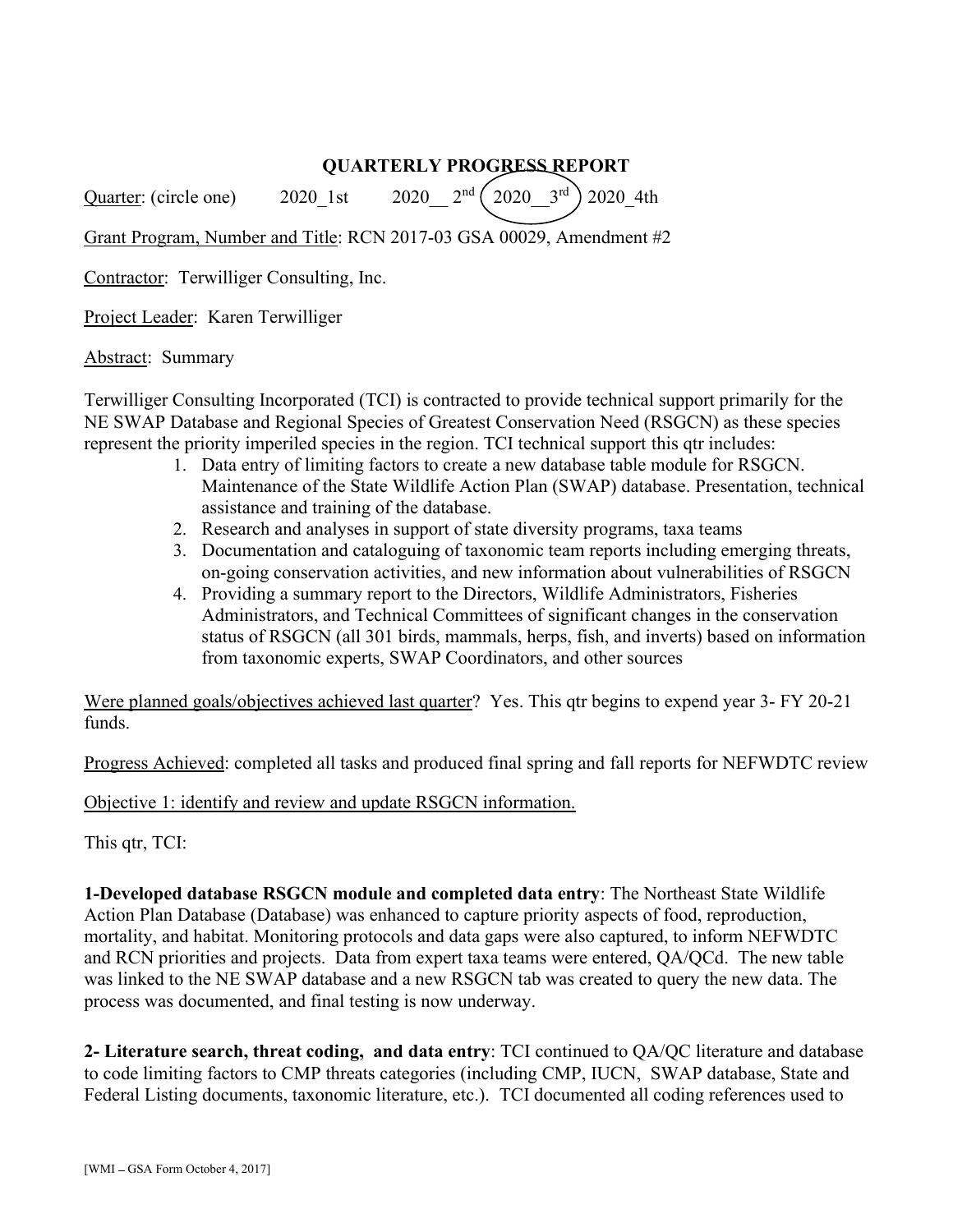prepopulate all RSGCN vertebrate species worksheets. We are coding all limiting factors to the CMP threat classification system and then adding these threat codes to the Northeast State Wildlife Action Plan Database to make available scientific literature used to identify specific habitat features required by RSGCN; proximate population threats to RSGCN, and applied research and monitoring needs for RSGCN that will advance practical regional conservation for RSGCN.

**3-Preparing for Taxa team review:** These data are being prepared for taxa team experts to confirm. Their contacts and lists will be updated with new agency staff from 13 states and DC.

NEFWDTC Technical Services Coordination and outreach: This quarter we coordinated with NEFWDTC and SWAP coordinators on the July, August, and September webinars/conference calls to provide project updates and solicit final comments and edits. We facilitated the virtual NEFWDTC meeting September 21-24. We coordinated with presenters to get their presentation and data and followed up with them to provide information they had requested of the NEFWDTC.

We worked with state fish and wildlife biologists and SWAP coordinators to improve the classification and description of habitat requirements and threats for RSGCN. We continue to respond to inquiries and data requests from state members and their partners. We provided preliminary results and priorities from the RSGCN limiting factor work in 2020 to inform NEFWDTC and SWAP RCN, C SWG, and other work.

We coordinated with the NEAFWA Habitat Committee and NECASC to include them on several NEFWDTC and SWAP webinars that included new information and issues regarding invasive species, habitat and forestry management issues. We arranged for their participation in the NEFWDTC annual meeting. We developed and sent a draft report for the Habitat committee's updating of their habitat guide consisting of a NE SWAP Database report of species and habitats, as well as instructions on how to produce those reports.

## Objective 2: provide on-going technical support, and evaluation of use of regional Wildlife Action Plan database;

This quarter, we posted the new RSGCN module in the updated NE SWAP database version on the NEAFWA website. Data entry of all the limiting factors required significant time but was completed and QA/QC to complete the module. Presentations and technical services on this new module continued to key users. The updated version was sent out to more than 300 users.

We continued to track users regarding the regional SWAP database in addressing other program priorities and actions. This quarter, additional USFWS users downloaded the database for use in the At-Risk species process. Other users indicate that they are using it for grant (CSWG, RCN, etc.) applications and proposals in order to include the SGSN, key threats and actions from the NE SWAPs. We briefed several new partners on the database, and it was sent to additional state and federal partners. We continued to monitor the use of the database from the NEAFWA website.

Data queries and reports of information designating species as Regional Species of Greatest Conservation Need have been updated and a new tab added. Species menus have been improved to allow more flexibility in searching the database for particular species. The launch page of the database